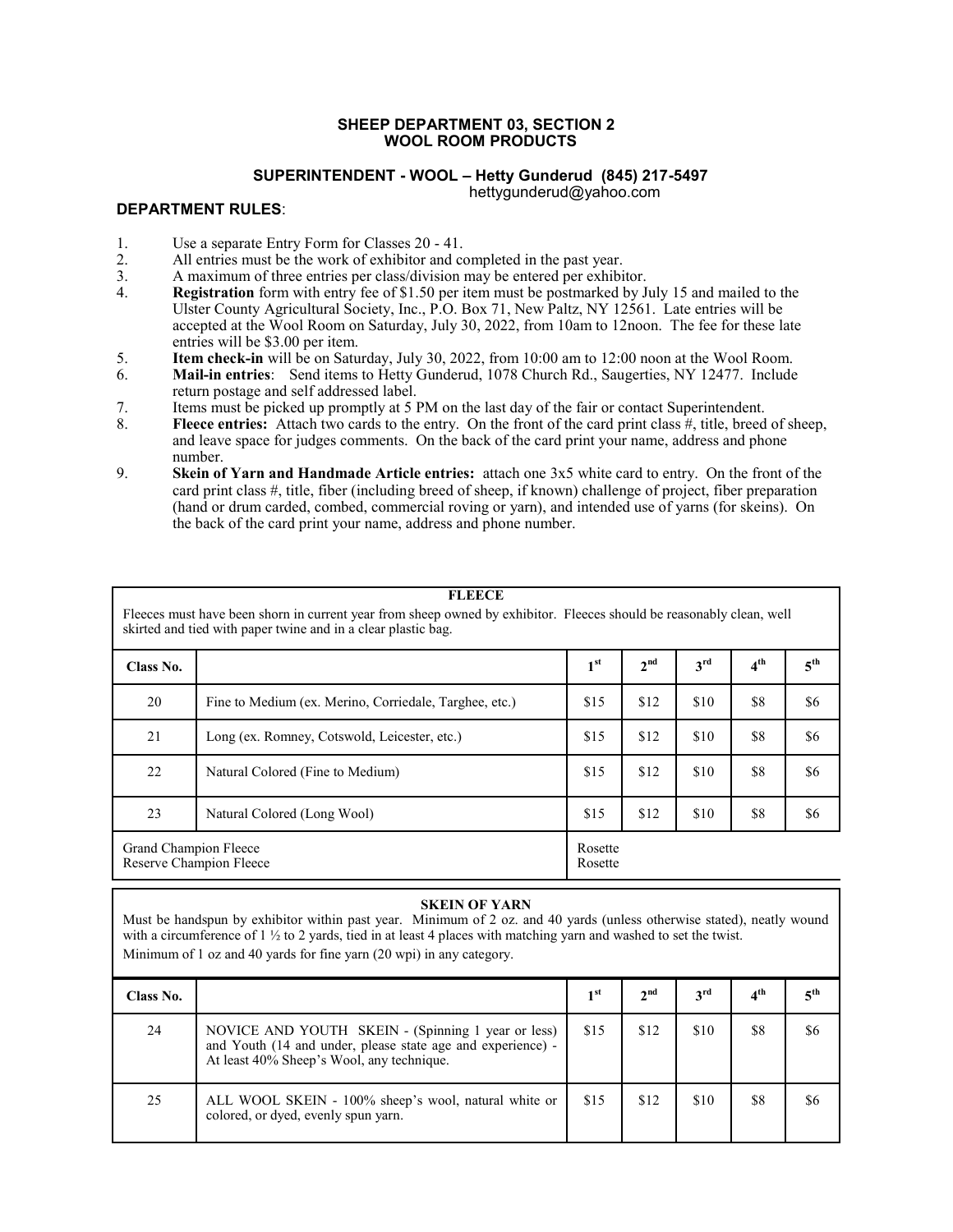## **WOOL ROOM PRODUCTS (Continued**)

| Class No. | <b>WOOL PRODUCTS SKEIN OF YARN (continued)</b>                                                                                                                                                                                                                                                                                                                                                                                                                                                                                                                                                                                                           | 1 <sup>st</sup> | 2 <sup>nd</sup> | 3rd  | 4 <sup>th</sup> | 5 <sup>th</sup> |
|-----------|----------------------------------------------------------------------------------------------------------------------------------------------------------------------------------------------------------------------------------------------------------------------------------------------------------------------------------------------------------------------------------------------------------------------------------------------------------------------------------------------------------------------------------------------------------------------------------------------------------------------------------------------------------|-----------------|-----------------|------|-----------------|-----------------|
| 26        | BLENDED SKEIN - At least 40% Sheep's Wool. Designed to<br>show the versatility of wool when combined with other fibers.                                                                                                                                                                                                                                                                                                                                                                                                                                                                                                                                  | \$15            | \$12            | \$10 | \$8             | \$6             |
| 27        | NOVELTY SKEIN – Any fiber or combination of fibers.<br>Exhibits will be judged on the effectiveness of color, texture,<br>plying and other techniques skillfully used to achieve a<br>textured type yarn.                                                                                                                                                                                                                                                                                                                                                                                                                                                | \$15            | \$12            | \$10 | \$8             | \$6             |
| 28        | <b>EXOTIC FIBER SKEINS - Natural Fibers other than sheep's</b><br>wool (ex. mohair, alpaca, angora, llama, silk, cotton, etc.)<br>Designed to show the beauty of exotic fibers in a smooth.<br>Minimum 1oz and 40 yds.                                                                                                                                                                                                                                                                                                                                                                                                                                   | \$15            | \$12            | \$10 | \$8             | \$6             |
| 29        | SPINNERS SPECIAL BASKET - 3 skeins of handspun, each<br>tagged as in individual skeins, displayed in a basket of your<br>choice, to show the versatility of the spinner as well as the<br>versatility of the wool.<br>SKEIN #1 - Main skein - 100% Wool evenly spun singles or<br>plied.<br>SKEIN #2 & SKEIN #3 - Two different companion skeins<br>which show the versatility of the original wool from Skein $#1$ .<br>This may be combined with other fibers to show special<br>blending, color and/or spinning techniques. (i.e. blended or<br>novelty skeins). Skeins will be judged on their skillful<br>execution as well as the overall display. | \$25            | \$20            | \$15 | \$10            | \$6             |
| 30        | LOCAL ULSTER COUNTY SKEIN - to enter this category<br>the skein must be spun from animal fiber that was grown in<br>Ulster County or dyed with local plants                                                                                                                                                                                                                                                                                                                                                                                                                                                                                              | \$15            | \$12            | \$10 | \$8             | \$6             |

### **HANDMADE ARTICLES**

Entries 31 – 40 must be at least 40% sheep's wool.

Classes 34-35 and 36-37 will be combined into two classes if there are less than five items in each class. Hand woven items with a commercial warp may be considered handspun if the weft is handspun. All other classes must be 100% handspun to be eligible for Handspun Division. Handspun refers only to yarn produced by the exhibitor. All others are considered commercial.

| DIVISION: I - HANDS-SPUN II - COMMERCIAL |                                                                |                 |                 |                 |                 |                 |  |
|------------------------------------------|----------------------------------------------------------------|-----------------|-----------------|-----------------|-----------------|-----------------|--|
| Class No.                                |                                                                | 1 <sup>st</sup> | 2 <sup>nd</sup> | 3 <sup>rd</sup> | $4^{\text{th}}$ | 5 <sup>th</sup> |  |
| 31                                       | NOVICE HANDMADE & YOUTH (14 and under)                         | \$15            | \$12            | \$10            | \$8             | \$6             |  |
| 32                                       | <b>HANDWOVEN - HANDSPUN</b>                                    | \$15            | \$12            | \$10            | \$8             | \$6             |  |
| 33                                       | HANDWOVEN - COMMERCIAL                                         | \$15            | \$12            | \$10            | \$8             | \$6             |  |
| 34                                       | KNITTED: HAND - Handspun large item - ie:<br>sweater,<br>shawl | \$15            | \$12            | \$10            | \$8             | \$6             |  |
| 35                                       | KNITTED: HAND - Handspun small item - ie: scarf, hat,<br>socks | \$15            | \$12            | \$10            | \$8             | \$6             |  |
| 36                                       | KNITTED: HAND - Commercial, Large item                         | \$15            | \$12            | \$10            | \$8             | \$6             |  |
| 37                                       | KNITTED: HAND – Commercial, Small Item.                        | \$15            | \$12            | \$10            | \$8             | \$6             |  |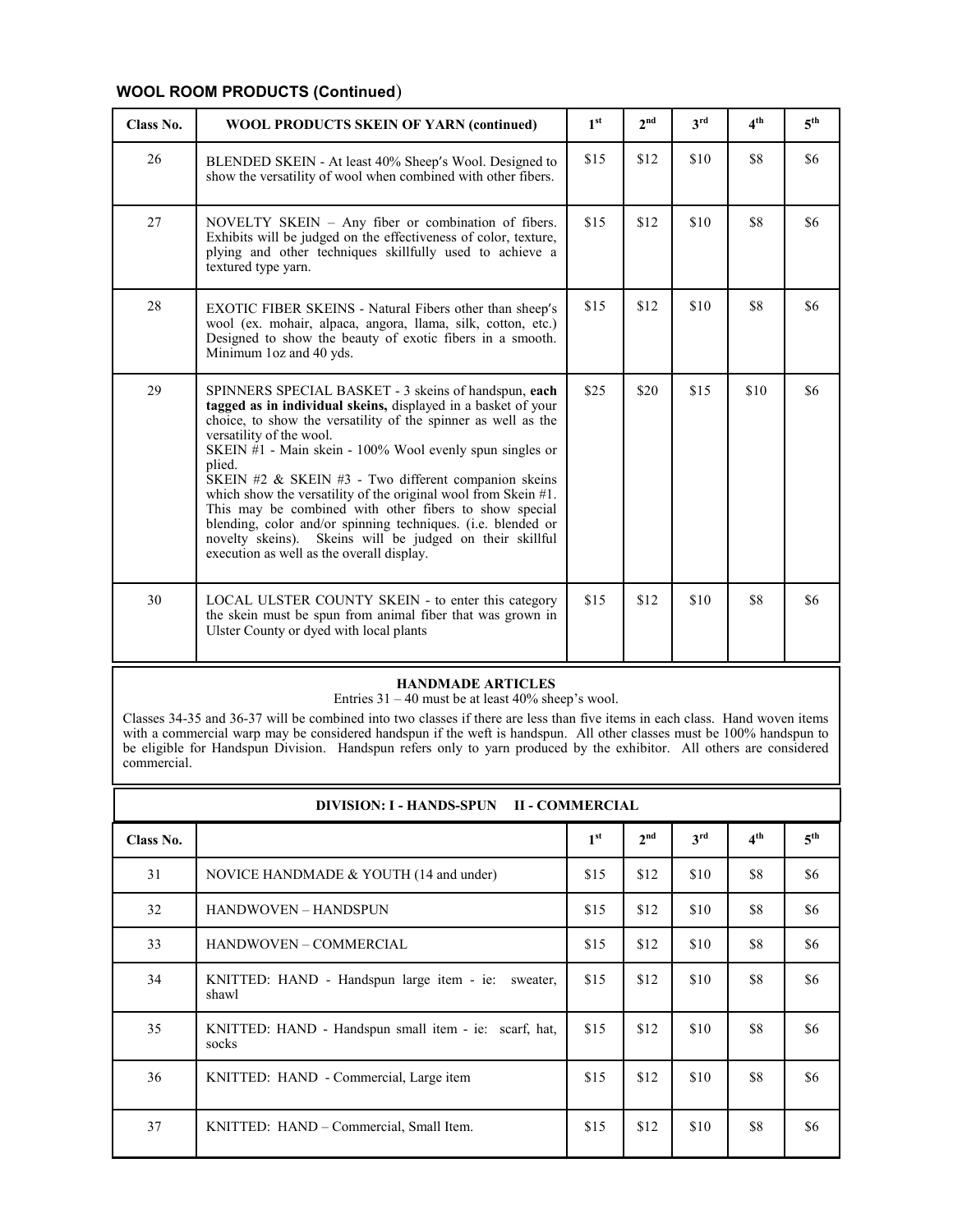### **WOOL ROOM PRODUCTS (Continued)**

| 38 | $FELTED - A primarily felted item (can have other techniques)$<br>included).                                                                                            | \$15 | \$12 | \$10 | \$8 | \$6 |
|----|-------------------------------------------------------------------------------------------------------------------------------------------------------------------------|------|------|------|-----|-----|
| 39 | FELTED/KNITTED – An item primarily knitted, crocheted or<br>woven, then felted or fulled.                                                                               | \$15 | \$12 | \$10 | \$8 | \$6 |
| 40 | OTHER – Any technique not mentioned above<br>(crochet, rug hooking, etc).                                                                                               | \$15 | \$12 | \$10 | \$8 | \$6 |
| 41 | OTHER NATURAL FIBER - Any item Handmade with any<br>natural fiber, blended or not. May contain up to 40% sheeps's<br>wool, mohair, angora, llama, alpaca, quiviut, etc. | \$15 | \$12 | \$10 | \$8 | \$6 |
| 42 | CROCHETED ITEMS - Any natural fiber.                                                                                                                                    | \$15 | \$12 | \$10 | \$8 | \$6 |
| 43 | <b>FEATURED ITEM - Socks.</b>                                                                                                                                           | \$15 | \$12 | \$10 | \$8 | \$6 |

#### **ADDITIONAL SPECIAL PRIZES AWARDED BY:**

**Pinewoods Farm & Wool Shop:** BEST IN SHOW (items 31-40) **\$30.00 GIFT CERTIFICATE Anchorage Farm CHAMPION FLEECE \$15.00 Elmendorph Handspinners SPECIAL THEME AWARD:** BEST CROCHET ITEM **\$25.00 Ulster County Handspinners** BEST HANDSPUN SKEIN IN SHOW **\$25.00 Ulster County Hanspinners Guild** BEST 100% WOOL HANDSPUN ITEM IN SHOW **\$25.00**

## Fleece to Shawl Competition - Class #44

Saturday, August  $6^{th}$  2022 - 11:00 am - 3:00 pm

Rules:

Registration and entry fee of \$20.00 per team. Entry deadline is July 22, 2022.

- Each team will consist of one weaver, three spinners and one announcer. The announcer will be the team's spokesperson to speak to the public about their team history, what the teams are doing and answer questions - when not answering questions they may help their fellow team members
- Each team will supply all its own equipment. (i.e. spinning wheels or spindles, hand cards or flickers or wool combs, shuttles, bobbin winder and pre-warped loom).

No drum carders, pickers or electric equipment.

Warp yarn and spinning fiber may be your choice of any animal fiber, but finished shawl should contain at least 40% Sheep's wool.

Pre-warp loom (may be handspun or commercial; dyed or natural) at no fewer than eight ends per inch.

Each team will start with raw fiber which may be washed but should still be in obvious lock formation.

All equipment must arrive and be set up by 10:30 a.m. Nothing can be added once the contest begins at 12:00 and there will be no substitution of equipment or team members. Any repairs must be done by team members with tools and materials brought with them.

The competition will begin at 11:00 am and end at 3:00 pm. Any shawl not completed by 3:00 pm will not be eligible for ribbons or prize money. At the judges discretion, a short break may be called to allow participants to get refreshments. The length of the break will be added on to the end of the competition.

The handspun weft will not exceed three times the diameter of the warp.

The completed shawl must be a minimum of 18" wide and 72" long, excluding optional fringe. (It may be larger, but will lose points for being smaller).

Team members may not leave the work area during the competition, unless given permission by the judge.

Team members are required to remain with their equipment until judging is completed and placings announced.

Shawls will be judged on the following basis: Finishing shawl first - 10 pts; Team work & camaraderie - 15 pts; fleece choice and preparation - 10 pts; warp - 10 pts; spinning - 15 pts; weaving - 20 pts; shawl design - 10 pts; speed - 5 pts; finishing and size - 10 pts; bonus points for handspun warp -10 pts.

| <b>PRIZE MONEY:</b> | First Place - $$250.00$ | Second Place - \$150.00 |
|---------------------|-------------------------|-------------------------|
|                     | Third Place - \$100.00  | Fourth Place - \$75.00  |